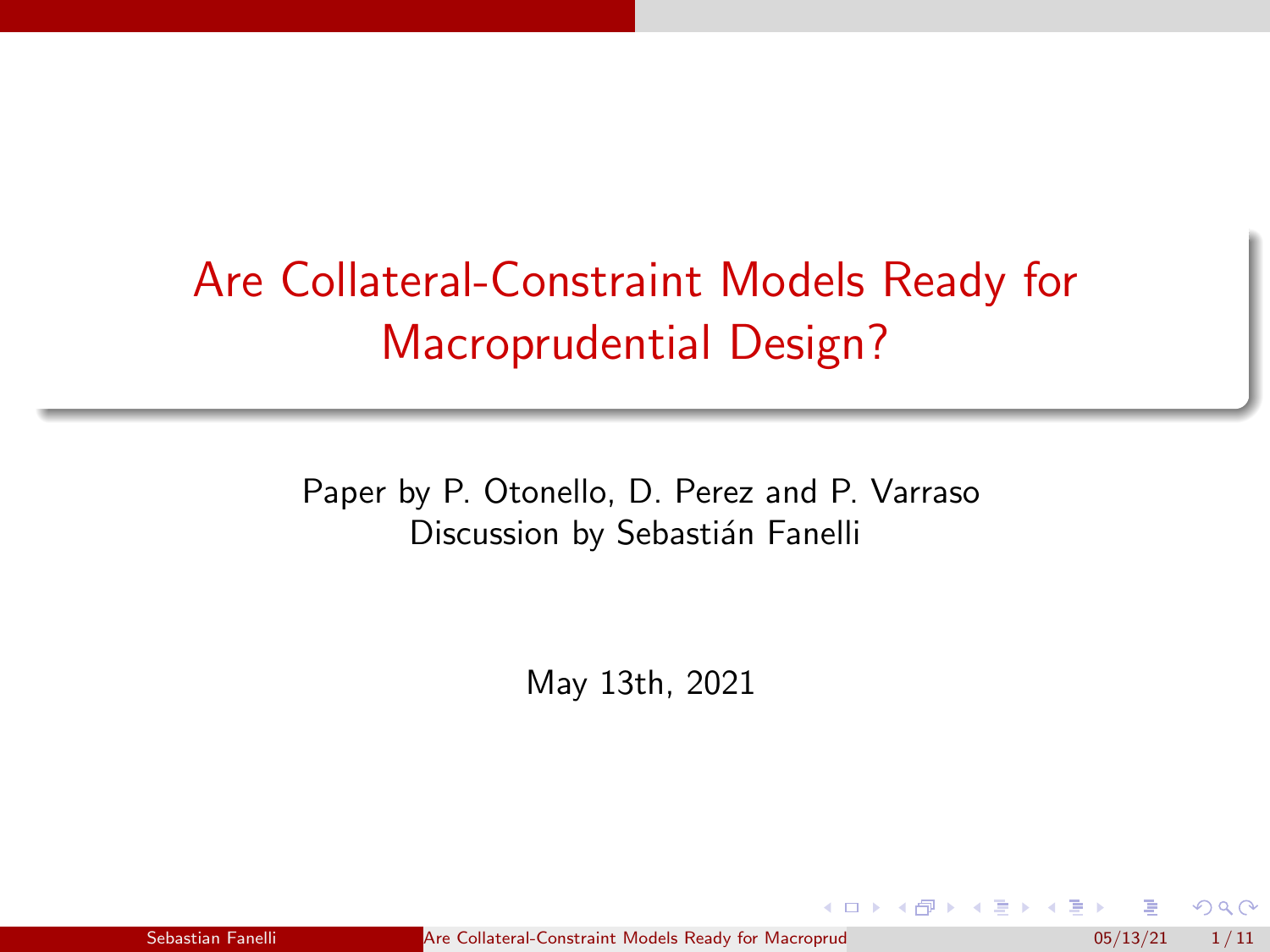When prices enter borrowing constraints, the competitive equilibrium (CE) is constrained-inefficient

 $\Rightarrow$  macro-prudential policies and capital controls are desirable

- This paper:
	- Which prices enter the constraint (i.e. current or future prices) is crucial
	- $\bullet$  In a large class of models, intervention is **not desirable** if (i) only future prices enter constraints and (ii) planner lacks commitment

 $\Omega$ 

K ロ ▶ K 御 ▶ K 君 ▶ K 君 ▶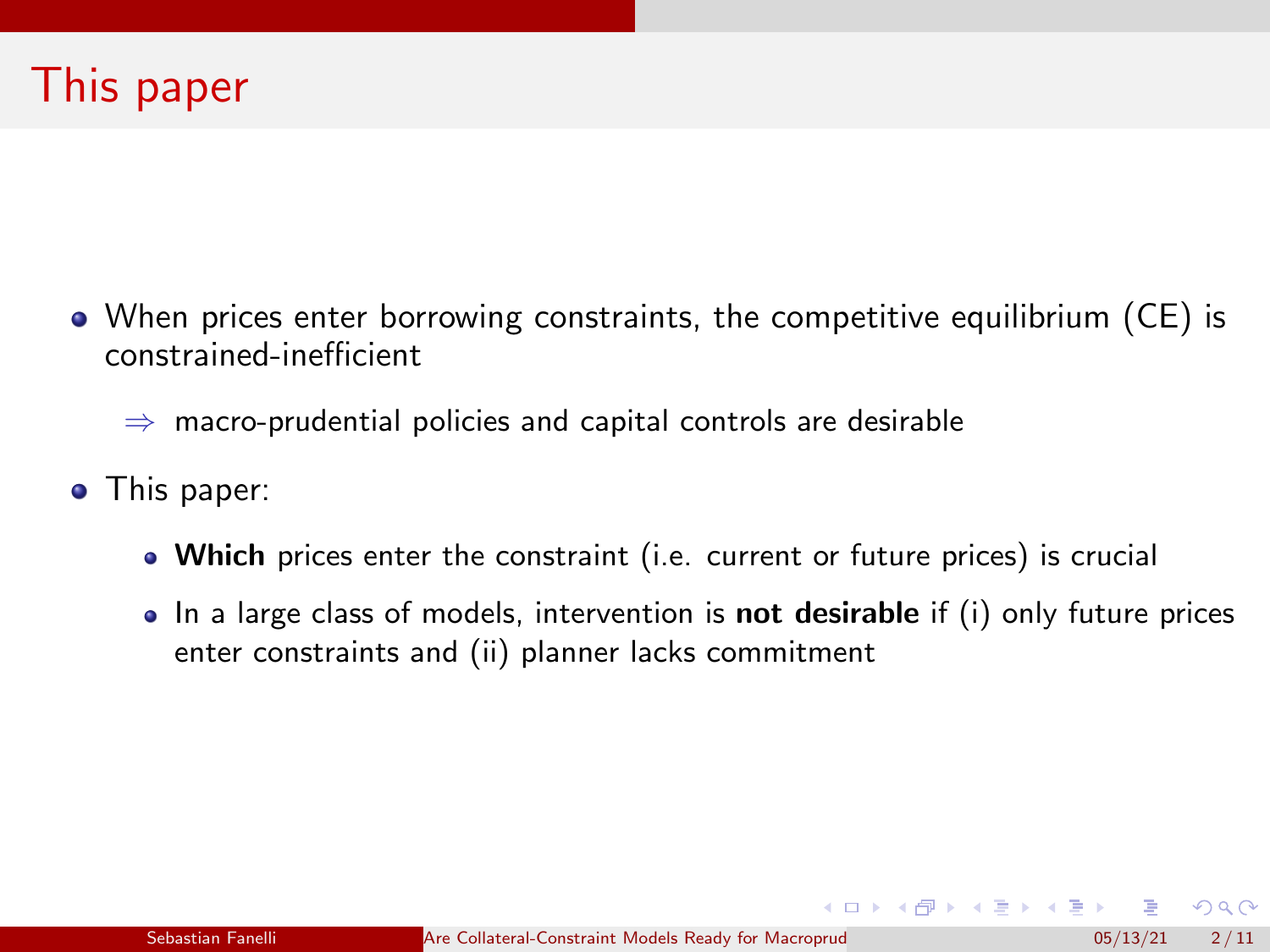- **•** Present simplified model
	- **1** Intuition for the result & why it's very general in some dimensions
	- <sup>2</sup> Discuss the role of commitment
- A few open questions

 $299$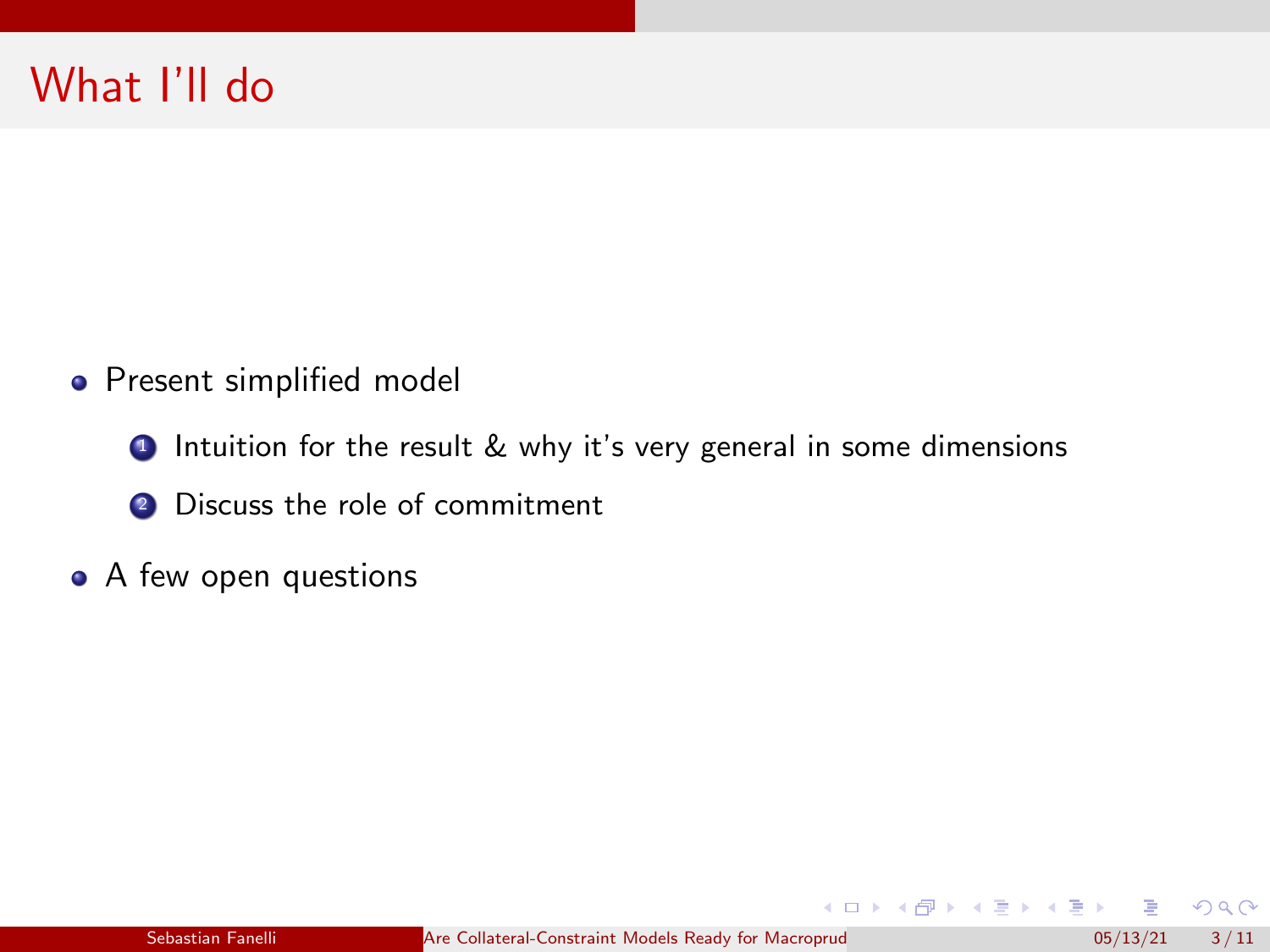## A three period model

- Consider a three period model  $t \in \{0, 1, 2\}$ .
- At  $t = 1$ , a state of the world  $s \in S$  realizes. No further shocks at  $t = 2$ .
- Standard preferences,

$$
U = u(c_0) + \sum_{s \in S} \sum_{t=1}^2 \pi(s) u(c_t(s))
$$

• Borrowing constraint at  $t = 1$ . Two versions,

 $d_1(s) \leq \Gamma(c_1(s)) \Rightarrow$  current income  $d_1(s) \leq \Gamma(c_2(s)) \Rightarrow$  future income

 $\bullet$  Microfounded by OPV with T&NT but more general. GE link is all we need.

 $\Omega$ 

イロト イ部 トイモト イモト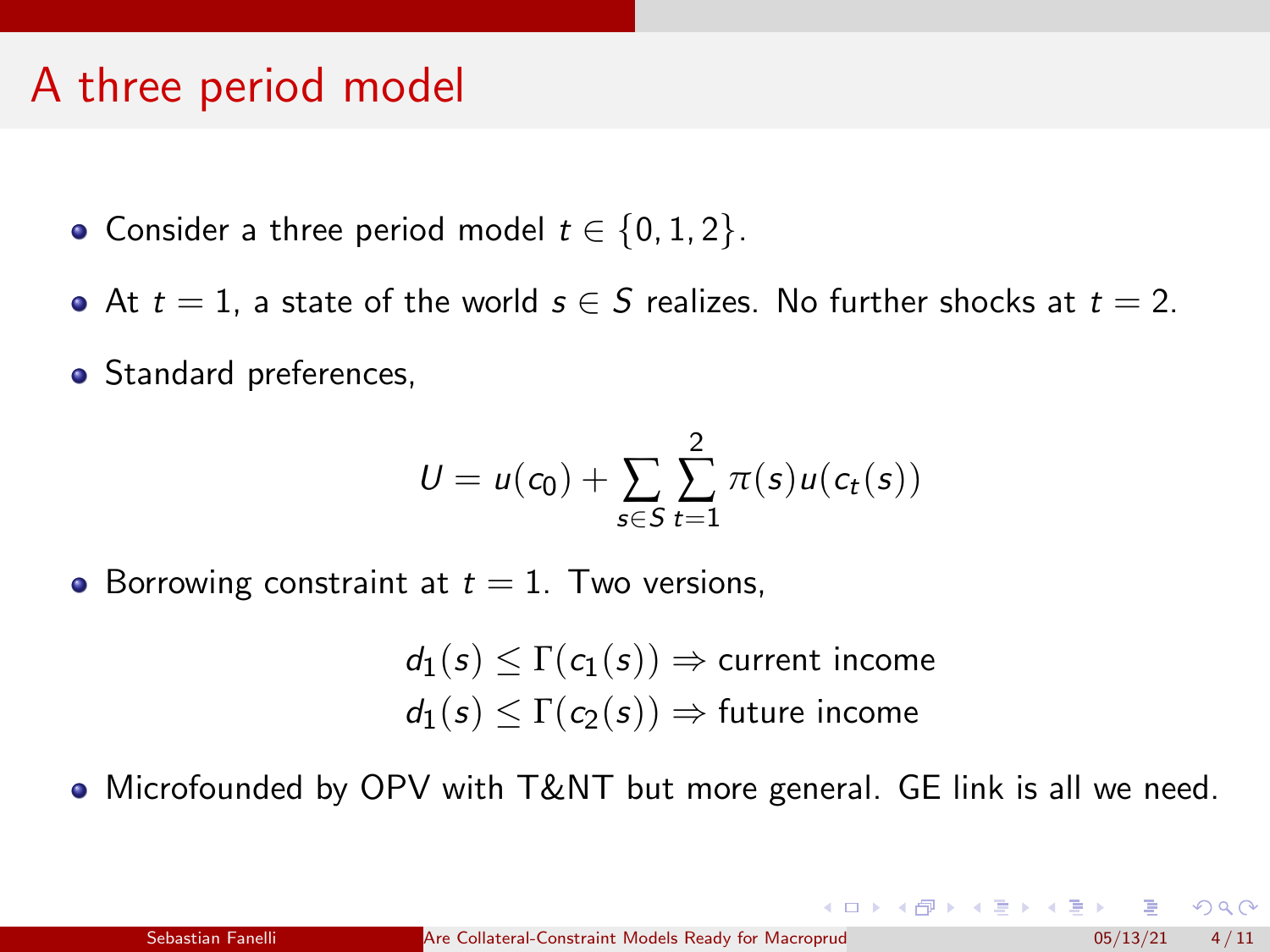## Planning problem: Current income

$$
\max u(c_0) + \sum_{s \in S} \sum_{t=1}^2 \pi(s) u(c_t(s))
$$

s.t.

$$
d_{t-1} + c_t(s) = d_t(s) + \mathcal{Y}_t(s)
$$
  

$$
d_t(s) \leq \Gamma(c_t(s))
$$

#### $\bullet$  FOC

$$
u'(c_t(s)) = \lambda_t(s) - \mu_t(s)\Gamma'(c_t(s))
$$
  

$$
\lambda_t(s) - \mu_t(s) = \mathbb{E}_t \lambda_{t+1}(s)
$$

- If constraint binds at *s*, then  $\lambda_t(s) > u'(c_1(s))$ . Since  $\lambda_0 = u'(c_0) \Rightarrow$ agents overborrow at  $t = 0$
- **O** Time consistent

 $\Omega$ 

K ロ ▶ K 御 ▶ K 君 ▶ K 君 ▶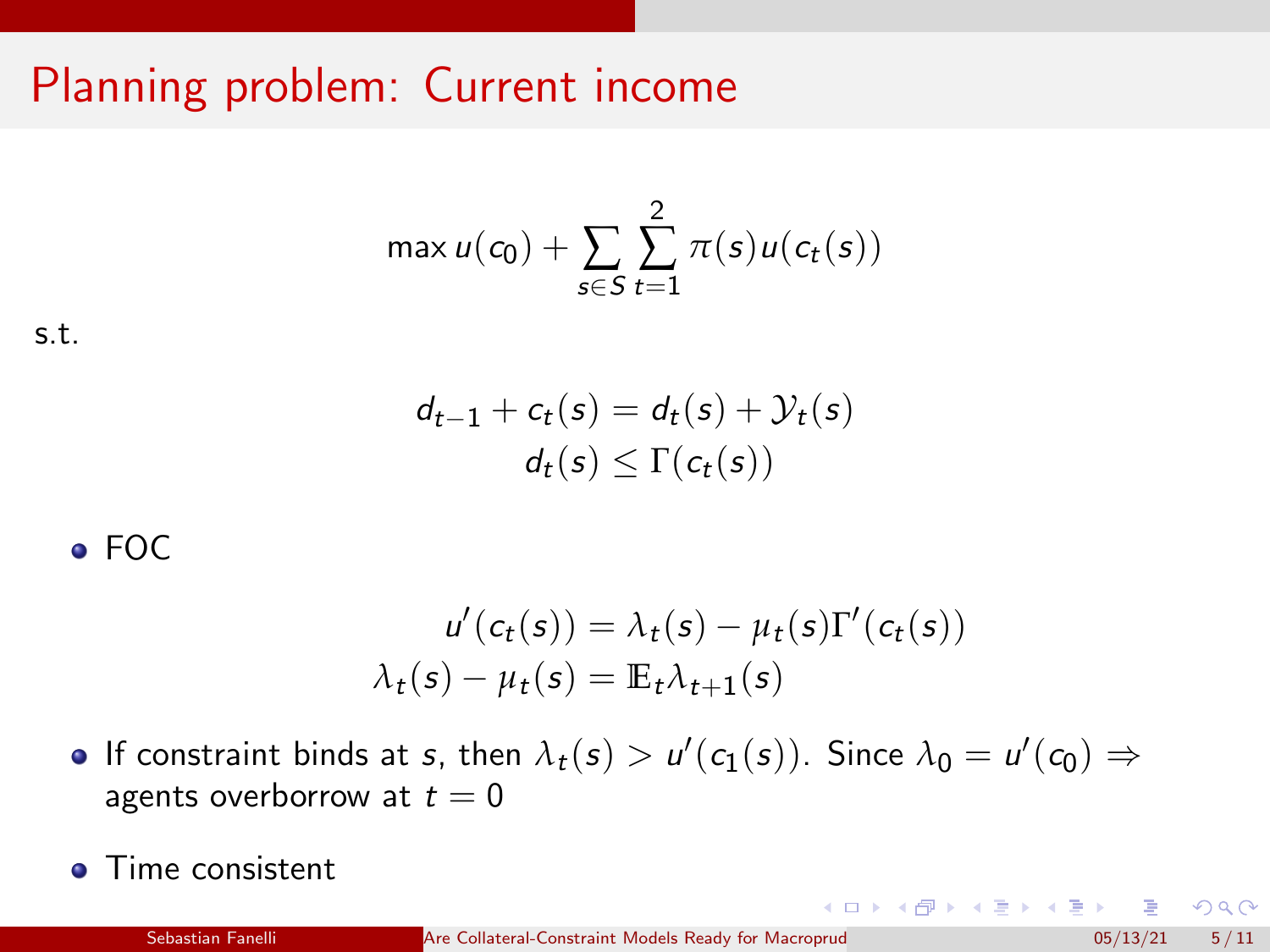## Planning problem: Future income

$$
\max u(c_0) + \sum_{s \in S} \sum_{t=1}^2 \pi(s) u(c_t(s))
$$

$$
\text{s.t.} \quad
$$

$$
d_{t-1} + c_t(s) = d_t(s) + \mathcal{Y}_t(s)
$$
  

$$
d_t(s) \leq \Gamma(c_{t+1}(s))
$$

#### $\bullet$  FOC

$$
u'(c_t(s)) = \lambda_t(s) - \mu_{t-1}(s)\Gamma'(c_t(s))
$$
  

$$
\lambda_t(s) - \mu_t(s) = \mathbb{E}_t \lambda_{t+1}(s)
$$

Clearly,  $\lambda_0 = u'(c_0)$  and  $\lambda_1(s) = u'(c_1(s))$ : These consumption values do not enter any  $BC \Rightarrow$  borrowing decision at  $t = 0$  is OK.

 $QQ$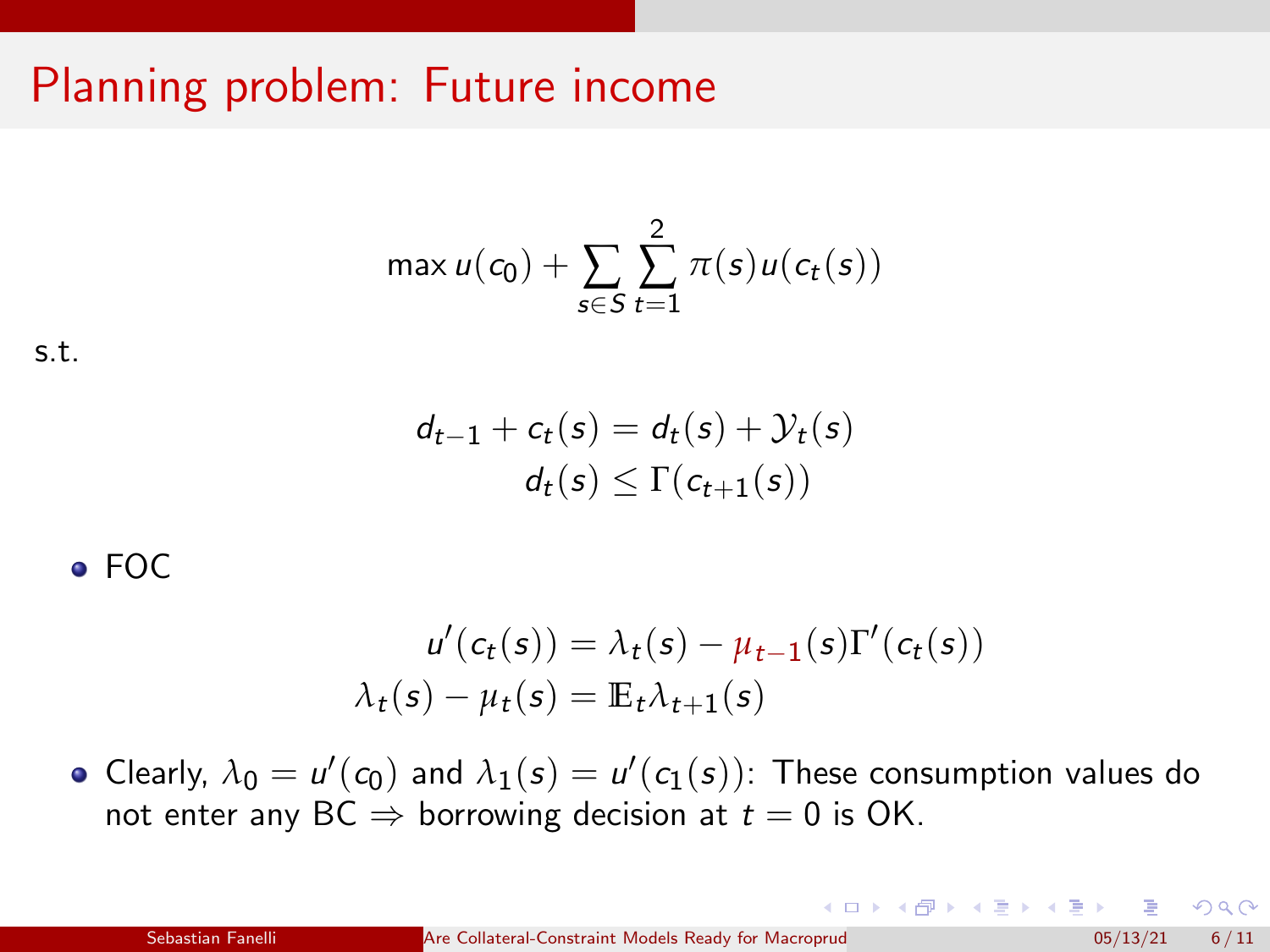## Planning problem: Future income (ctd)

#### FOC

$$
u'(c_t(s)) = \lambda_t(s) - \mu_{t-1}(s)\Gamma'(c_t(s))
$$

$$
\lambda_t(s) - \mu_t(s) = \mathbb{E}_t \lambda_{t+1}(s)
$$

- Borrowing decision at  $t = 1$  is also OK! In a crisis,  $c_1(s)$  and  $c_2(s)$  are determined by constraints:
	- $\bullet$   $t = 1$  comes from borrowing constraint
	- $\bullet$   $t = 2$  comes from budget constraint
- Planner may "feel" more or less hurt than private agents by the borrowing constraint (social vs. private  $\mu$ ), but the constraint binds so this is irrelevant for allocations ("one to one mapping")

 $\Omega$ 

イロト イ押 トイヨ トイヨト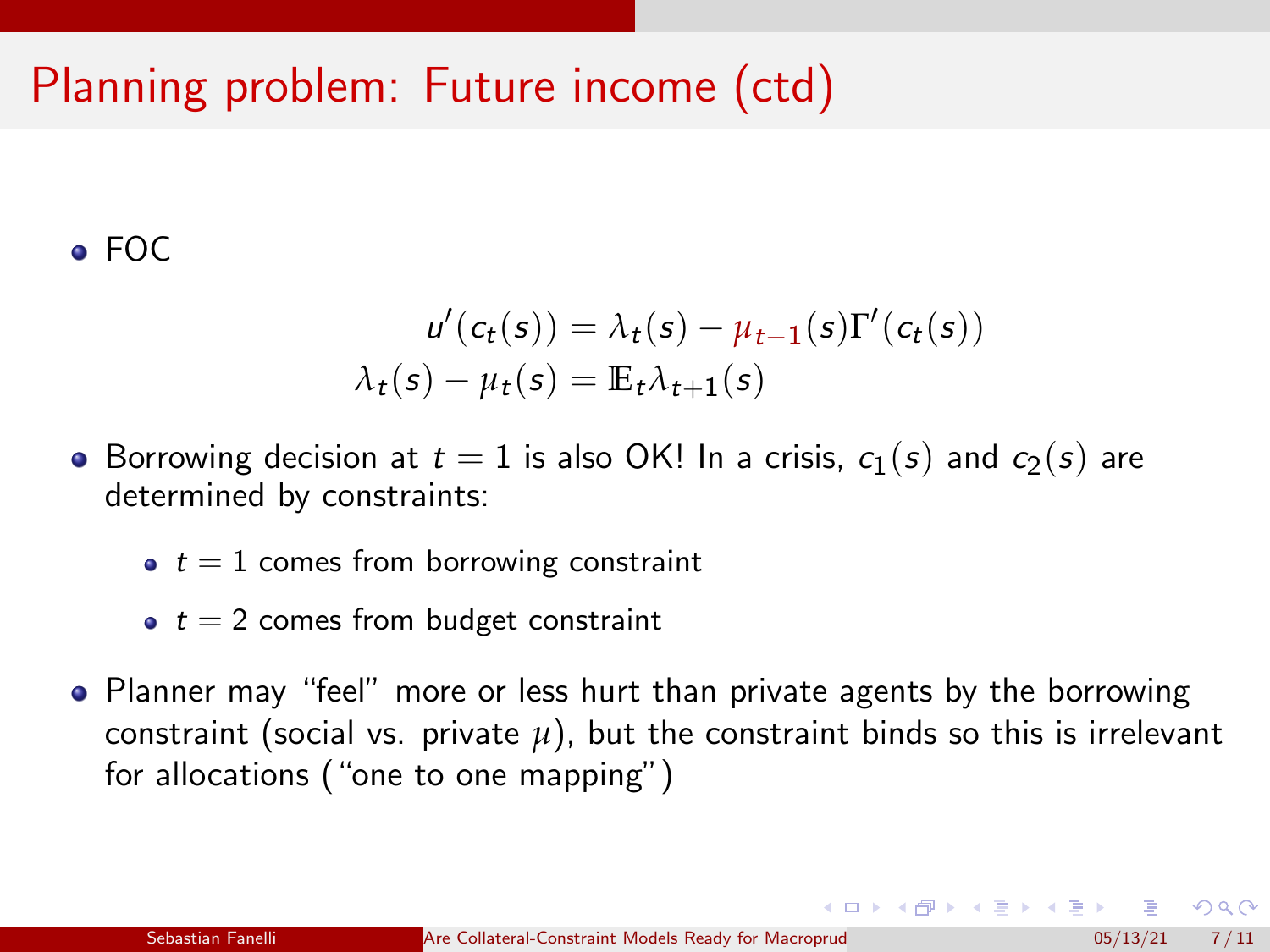## Constrained efficient?

- Let us add a fourth period,  $t = 3$  and let the borrowing constraint be  $\Gamma(c_2(s), c_3(s))$ .
- FOCs at  $t = 0$  and  $t = 1$ ,

$$
u'(c_1(s)) = \lambda_1(s)
$$

$$
u'(c_0) = \lambda_0
$$

- $\Rightarrow$  no tax between  $t = 0$  and  $t = 1$ .
- No "preventive" taxation idea holds even with commitment

 $\Omega$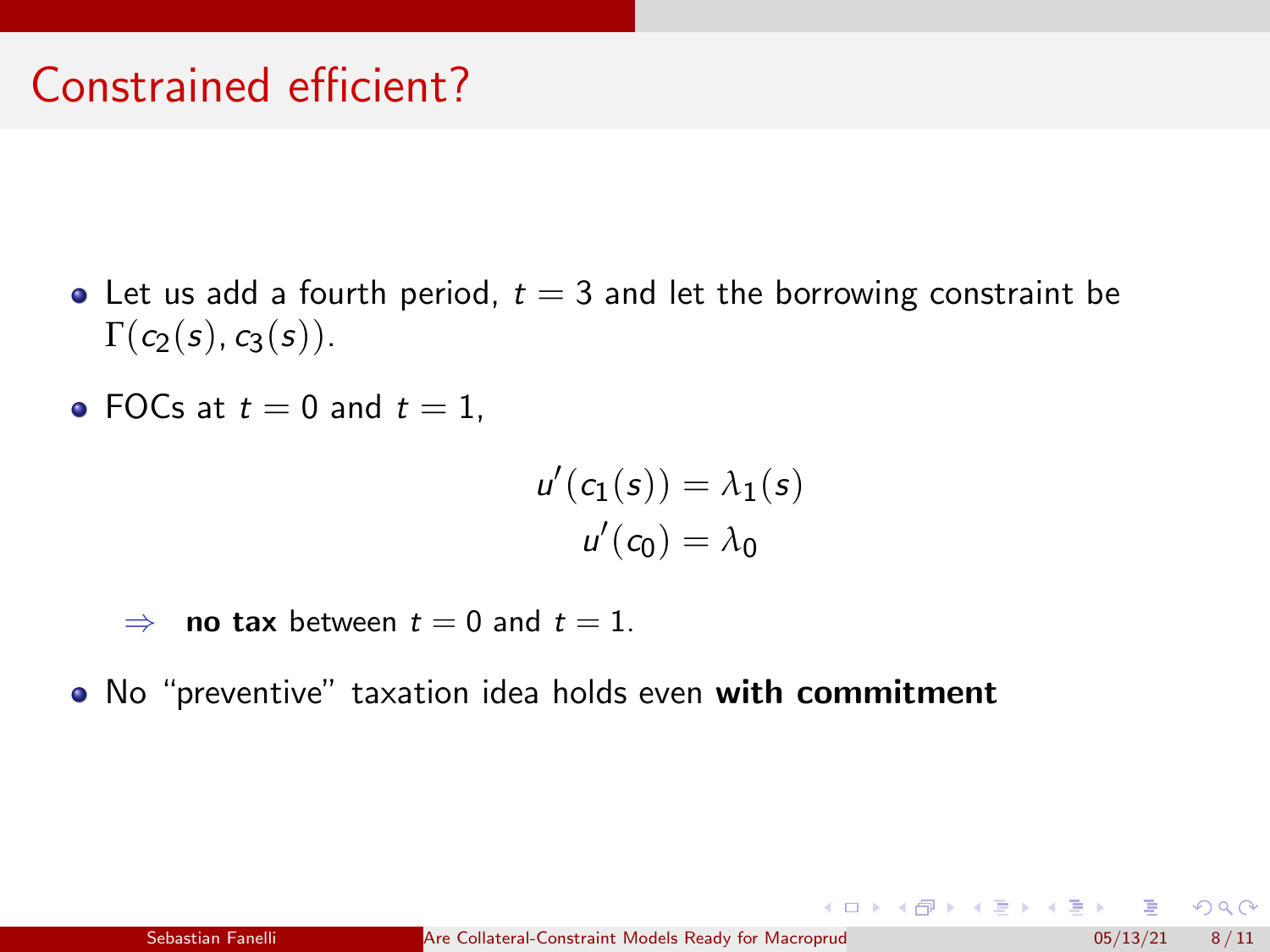### Constrained efficient?

Planner with commitment can do better than CE

$$
u'(c_2(s)) + \mu_1(s) \frac{\partial \Gamma(c_2(s), c_3(s))}{\partial c_2(s)} = \lambda_2(s)
$$
  

$$
u'(c_3(s)) + \mu_1(s) \frac{\partial \Gamma(c_2(s), c_3(s))}{\partial c_3(s)} = \lambda_3(s)
$$

- Planner wants to frontload consumption after the crisis if  $\frac{\partial \Gamma(c_2(s),c_3(s))}{\partial c_2(s)} > \frac{\partial \Gamma(c_2(s),c_3(s))}{\partial c_3(s)}$  $\frac{2^{(3)} \cdot 2^{(3)} \cdot 1}{\partial c_3(s)}$ . We intervene, but the rationale is quite different<sup>1</sup>
- Clearly, time inconsistent. Planner at  $t = 2$  does not care about effect in red! No taxes ex post  $\Rightarrow$  laissez faire is the time-consistent solution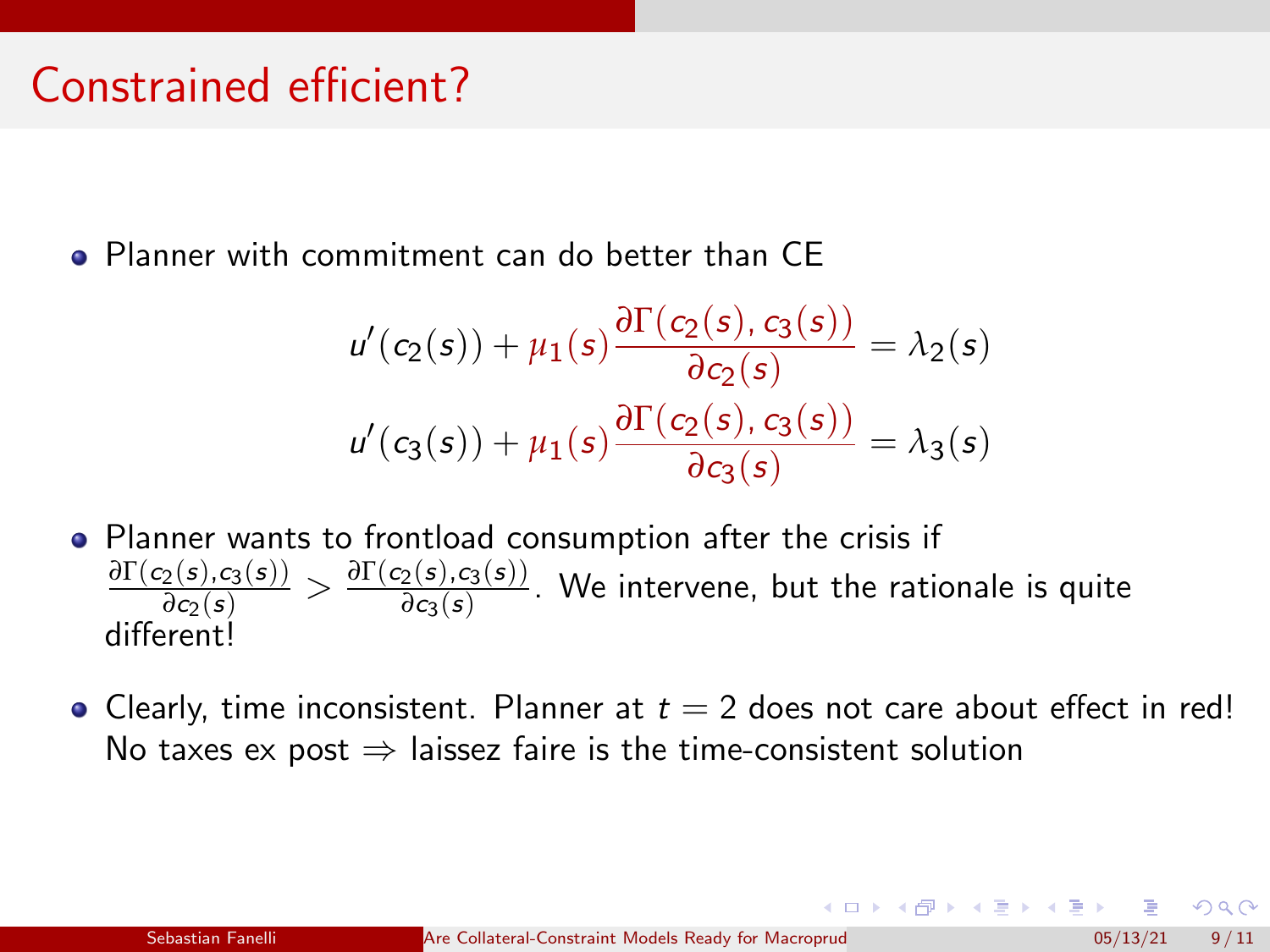- When the constraint binds, the economy hits a "reset" button
	- Nothing the agents did before the crisis matters for the path after the crisis.
	- Therefore, intervention before the crisis is never desirable
- With commitment, the planner can alleviate the debt problem by *promising* stimulus in the short run.
- Without commitment, this is not time consistent, so there is no intervention at all. The latter is what OPV call "constrained efficient".

 $\Omega$